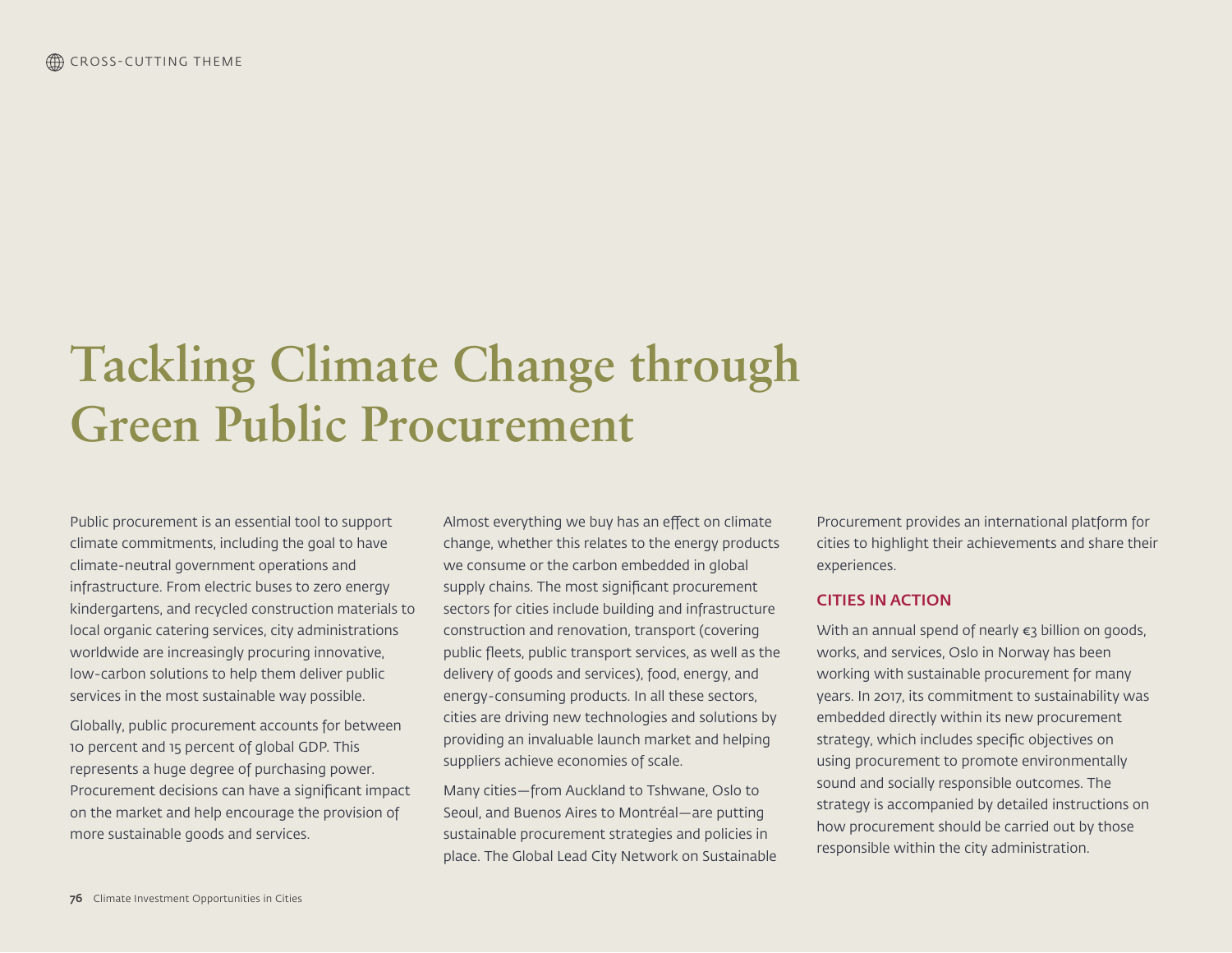

This includes instructions on the use of zeroemission vehicles for the delivery of goods and services to the city, promoting the use of recycled materials, and increasing the share of organic food in municipal catering contracts. A major area of work for the city is ensuring that all public construction works are carried out emission-free, meaning the use of zero emission construction equipment and construction material transport.

In South Africa, the public sector has considerable experience in using procurement to meet societal goals, notably through the Preferential Procurement Policy Framework Act, which gives preference to black-owned businesses in public contracts. The City of Tshwane (whose Executive Mayor, Solly Msimanga, is Chair of the Global Lead City Network

on Sustainable Procurement) has moved beyond this, recognizing the potential of procurement in tackling the city's wide-ranging social and environmental objectives. The city has introduced electric vehicles into the municipal fleet and is building new headquarters (Tshwane House) to the five-star Green Star South African standard. The city is developing a Sustainable Procurement Strategy, to be published in 2018, and has committed to ensuring 10 percent of all purchases are sustainable by 2021. It has also signed the Clean Bus Declaration, committing the city to greening 40 percent of the bus fleet by 2020.

In 2007, Seoul Metropolitan Government introduced a governmental ordinance requiring procurers to buy green products where possible. This program uses

a national database of green products certified by the Korea Environmental Industry and Technology Institute under the Ministry of Environment, which procurers can use directly in their procurement processes. When purchasing products, procurers are obliged to check whether a green alternative is included in the database. By 2017, 41.7 percent of all procurement expenditure was spent on green products. Seoul Metropolitan Government also has specific procurement targets, including using electric vehicles in the city-owned fleet, introducing ecofriendly food in schools, installing photovoltaic power in public facilities, and ensuring all new municipal buildings are zero energy.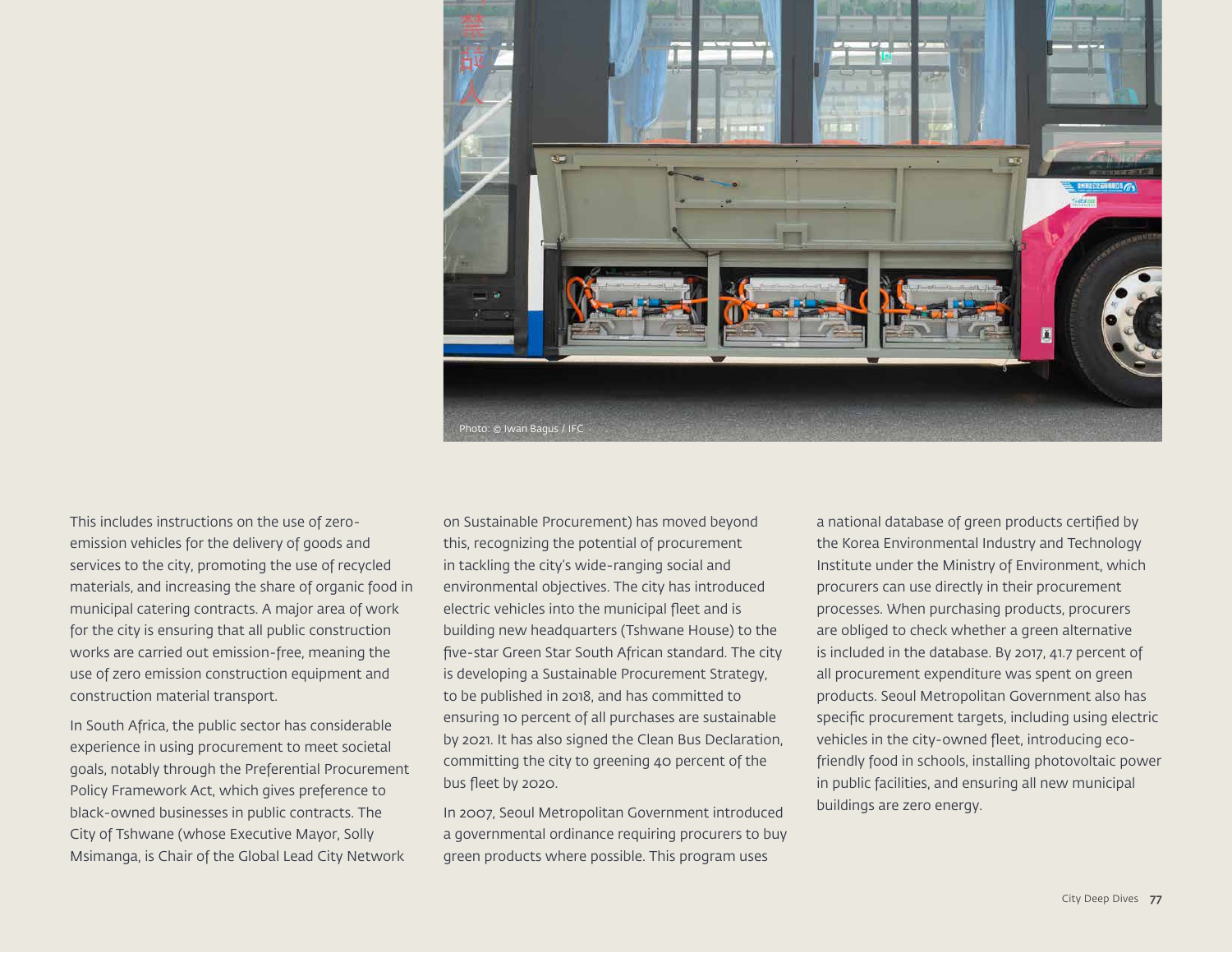

## Sub-Saharan Africa

**Sub-Saharan Africa's cities are home to more than 470 million people, a number that is expected to double over the next 25 years.**287 The region's global share of urban residents is expected to grow from about 11 percent in 2010 to over 20 percent by 2050.288

**Climate change is one of the leading factors contributing to urbanization in Sub-Saharan Africa.** Extreme temperatures and unpredictable rainfall have already affected income from agriculture in the region, which has caused people to migrate from rural to urban areas. Agricultural yields are expected to face losses of up to 15 percent by 2050, signaling further rural-to-urban migration in the coming decades, and the associated pressures on urban infrastructure and services.<sup>289</sup>

**Recognizing the role of climate change in shaping their development, and the need to help mitigate it, cities in Sub-Saharan Africa are setting urban planning goals that emphasize climate-related targets.** For example, eight cities in the region, including Accra, Addis Ababa, Dar es Salaam, and Lagos, have pledged to achieve zero-carbon economies by 2050 by eliminating emissions from transport, buildings, energy production, and waste management.290 In South Africa, Cape Town's Climate Action Plan seeks to source 10 percent of its electricity needs from renewable sources by 2020, up from 2 percent in 2016,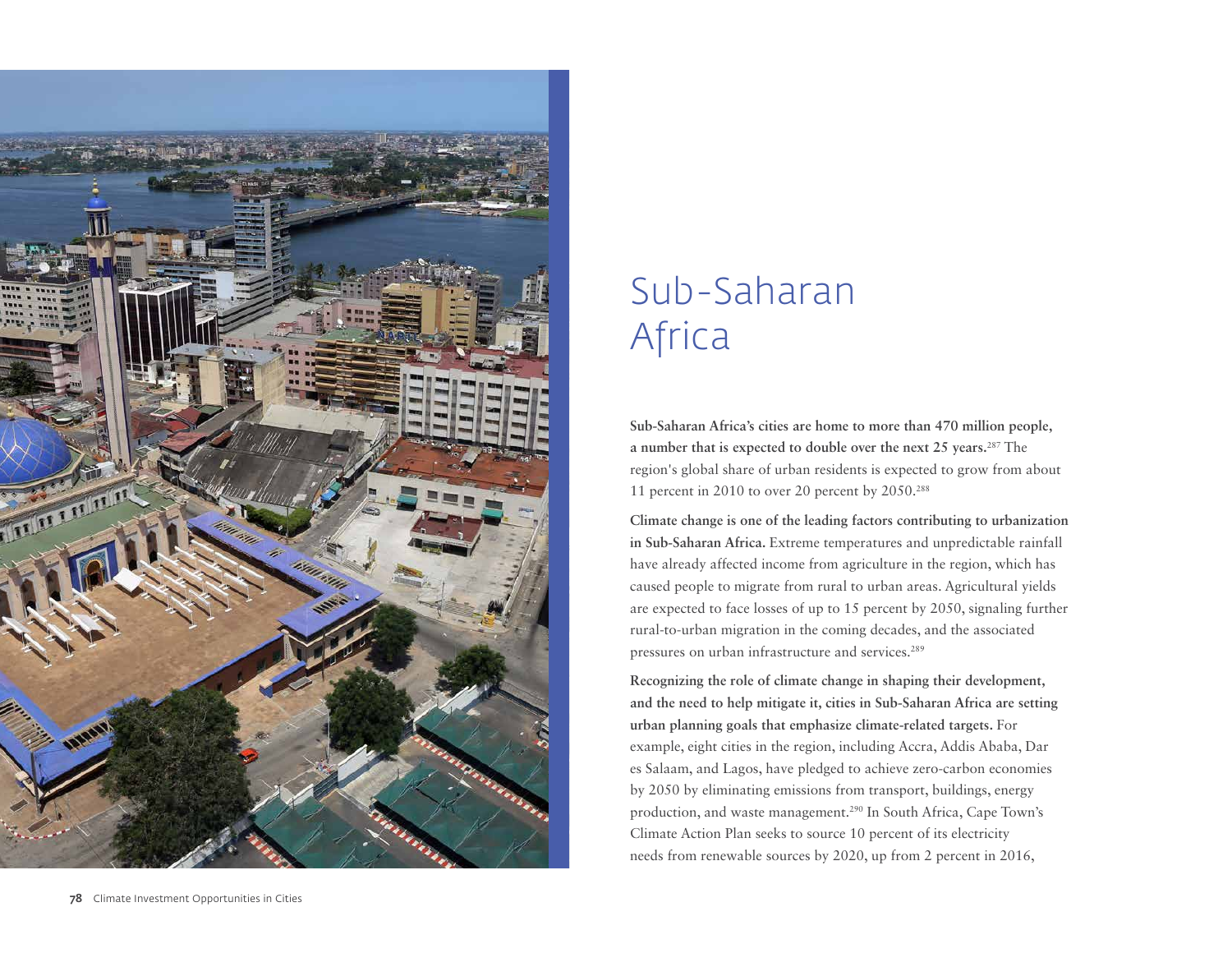excluding nuclear energy. Johannesburg and Cape Town have both issued municipal bonds over several years to meet their development needs. Johannesburg was also the first city in the region to issue a green bond in 2014, which raised more than \$125 million for investments in renewable energy, solid waste management, and hybrid-fuel buses.<sup>291</sup> Greater Accra is developing a Climate Resilient and Integrated Development Project that seeks to implement climate-sensitive urban planning and improve enforcement, particularly on flood and solid waste management.<sup>292</sup>

**A substantial portion of the urban population in the region lives in small and intermediate cities rather than large metropolises.** These cities typically have less access to financing for the provision of low-carbon, resilient infrastructure and services.293 There is a significant opportunity to fill this gap, and IFC estimates a climate-smart investment potential of \$1.5 trillion in small, medium, and large cities in Sub-Saharan Africa to 2030.

#### Estimated Climate Investment Opportunity in Sub-Saharan (2018–2030)

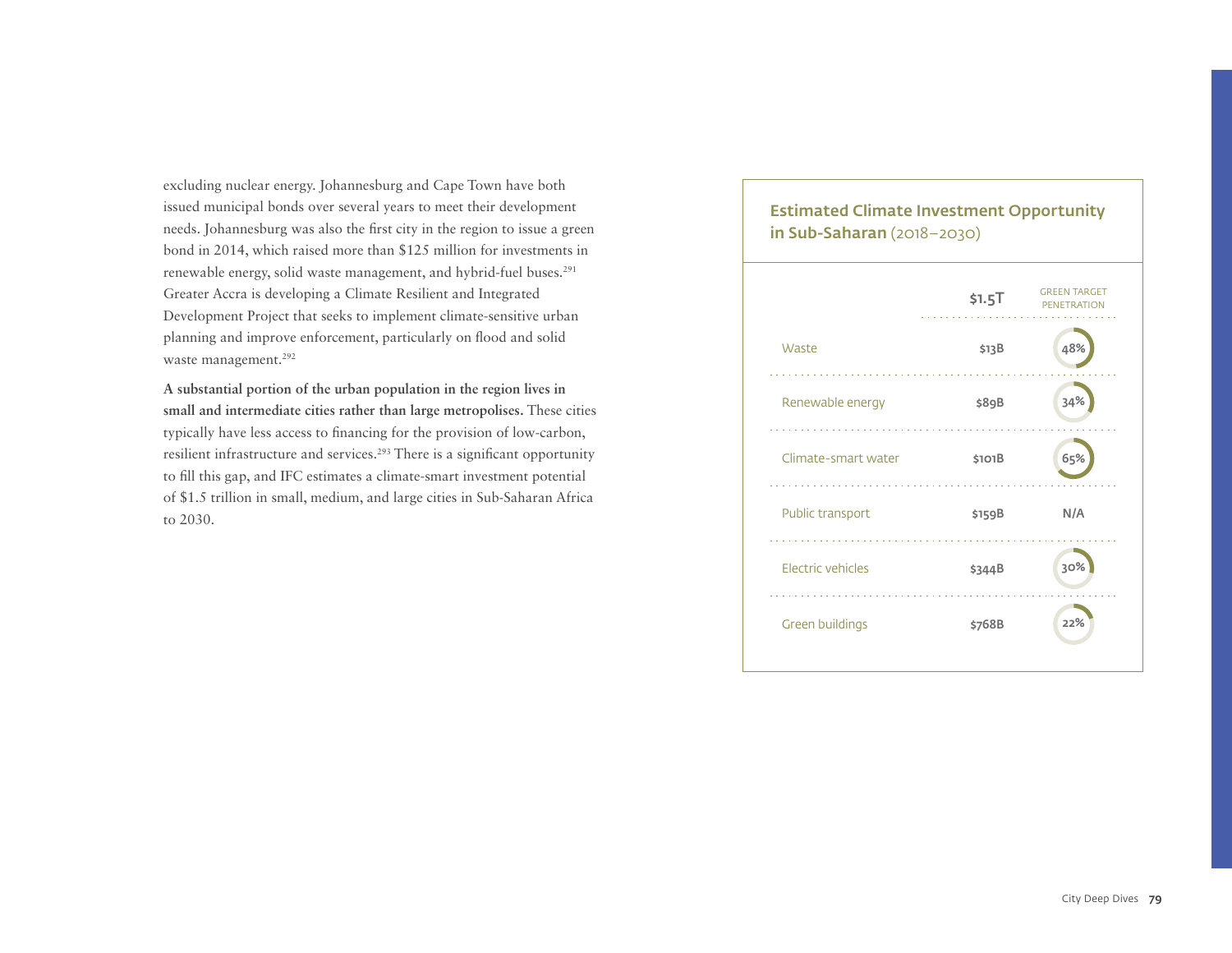

#### A D V I SO R Y SERVICES ON WATER IN DURBAN (IFC)

In Durban, South Africa, eThekwini Water Services is the public municipal utility that provides water, sanitation, and wastewater treatment and disposal. Most of the sewage only receives primary treatment before being discharged into the ocean. IFC has an active advisory services engagement with eThekwini Water Services. It intends to develop two greenfield wastewater treatment works and refurbish another (estimated capital cost of \$148 million) using a PPP model. The projects aim to reduce environmental and ocean pollution by providing adequate treatment of wastewater, and are likely to include an indirect water reuse component. It will also increase the water resources available to the city in this water-scarce and drought-affected region.



#### **BUS RAPID TRANSIT IN DAR ES** S A LAAM (A FRICAN DEVELO PMENT BANK)

Dar es Salaam is the most populous city in eastern Africa. In 2015, the African Development Bank committed a \$97 million loan and brought in \$44 million from the Africa Growing Together Fund to construct 20km of exclusive bus lanes. Over 1 million people will benefit from the project when it is completed in 2018. The project will also improve air quality for travelers and residents living close to the roadway. Property values are expected to rise as a result of the reduced congestion. Women will be allocated a 25 percent share of construction jobs and 30 percent of the jobs created during operations.



#### **INVESTING IN TRANSPORT IN ACCRA** (AFRICAN DEVELOPMENT BANK)

In 2016, the African Development Bank committed an \$84 million loan to Accra, Ghana, to reduce traffic congestion and accidents. The project will finance a modern three-tier highway exchange in a rapidly developing industrial zone. The infrastructure is designed with a special focus on public transport and nonmotorized traffic, providing for mass rapid transit and rail expansion. Traffic accidents in the covered area are projected to decrease by 40 percent by 2020.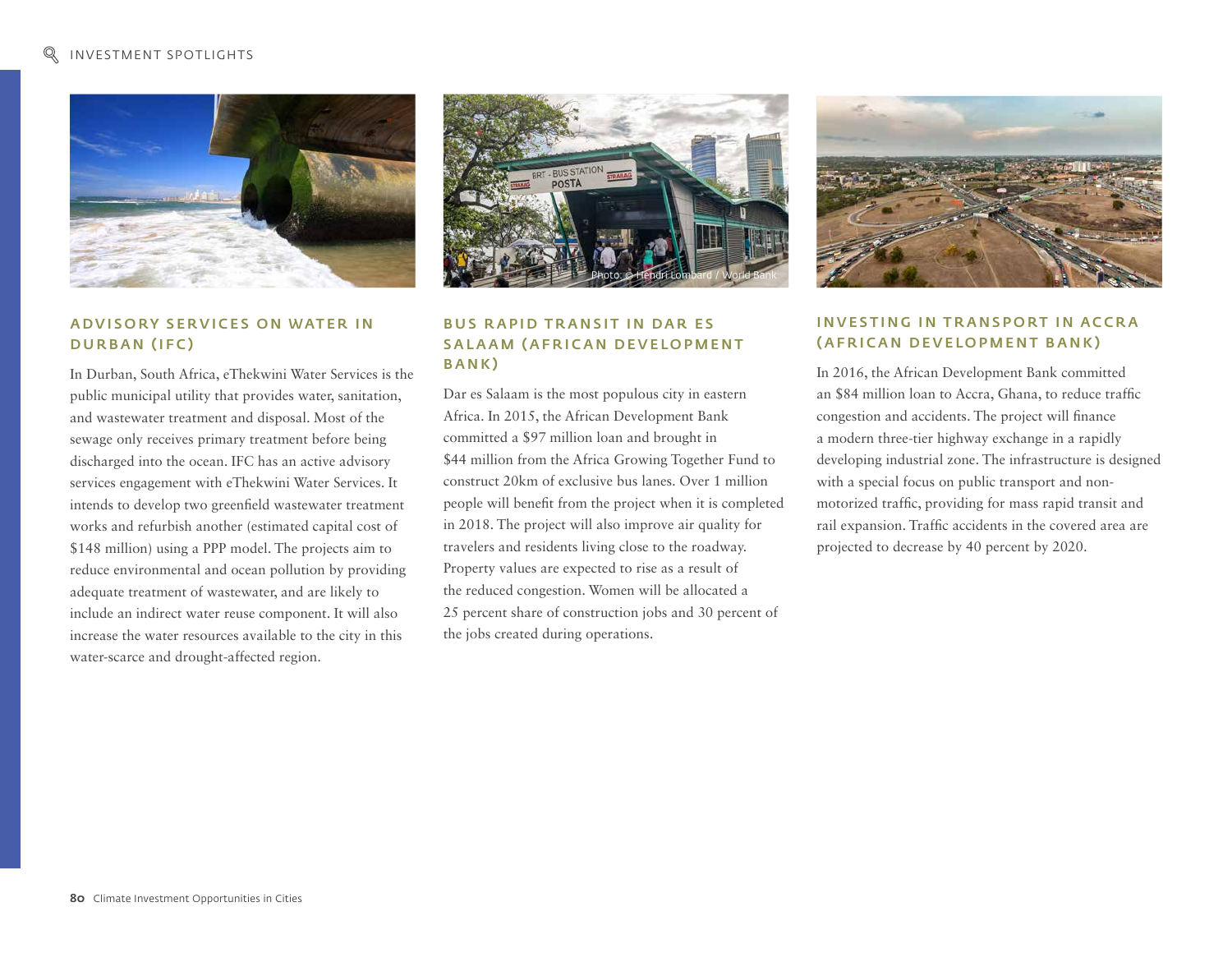

#### SUPPORTING MEDIUM-SIZED CITIES IN SENEGAL (AFRICAN DEVELOPMENT BANK)

In March 2017, the African Development Bank committed \$128 million in loans to Senegal to modernize transport infrastructure in 13 mediumsized municipalities. The first phase of the program, Promovilles-1, will rehabilitate and construct 78km of roads with sanitation facilities and lighting, and improve the technical and financial capabilities of municipal authorities. The project also finances five community homes for women, 10 schools, and training in road maintenance and building for 1,500 young people.

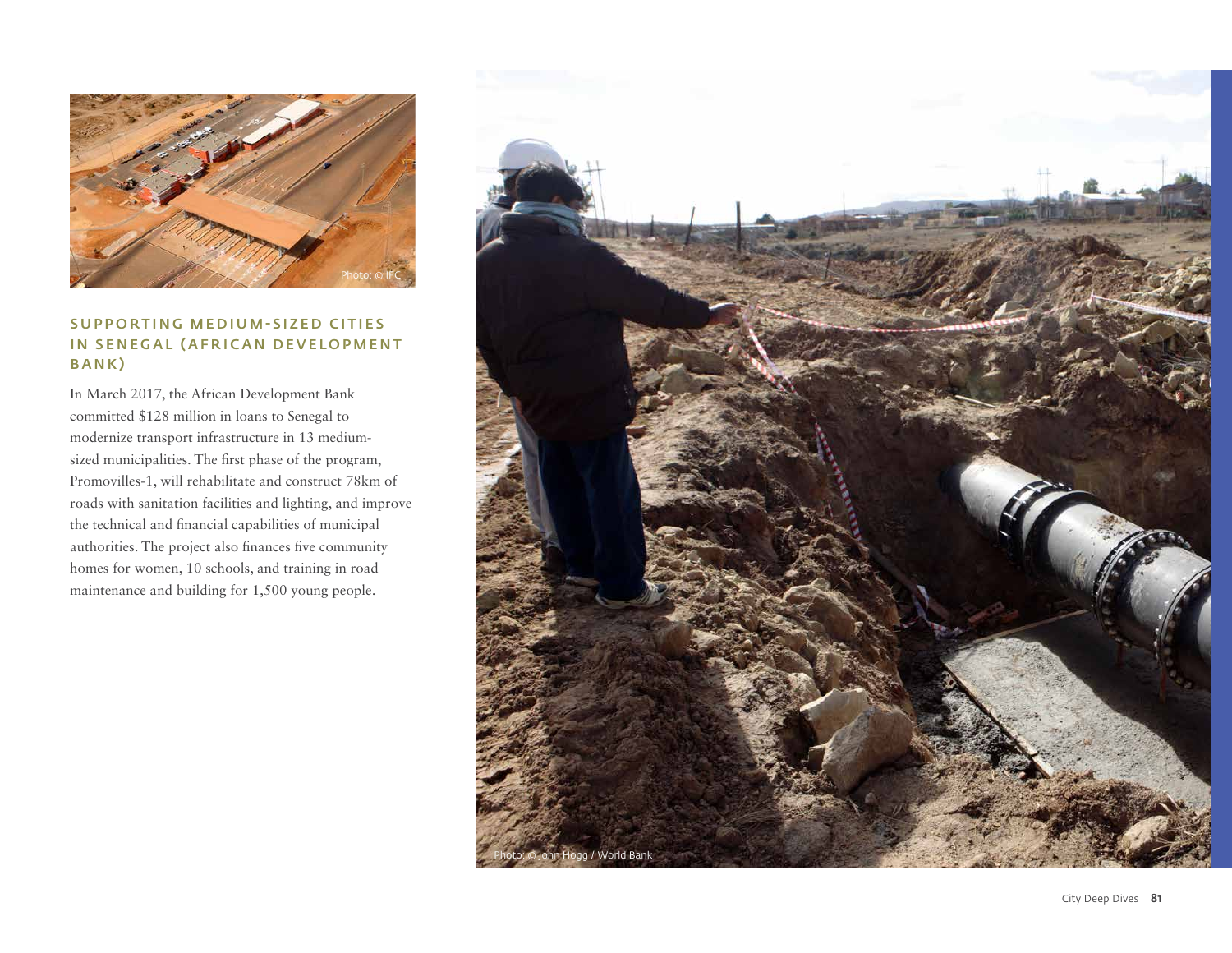### NAIROBI, KENYA



| <b>City</b>                  | <b>Nairobi</b> |
|------------------------------|----------------|
| Population                   | 4 million      |
| GDP (GDP per capita)         | \$6,000        |
| <b>Current GHG emissions</b> | Unknown        |
| <b>GHG</b> reduction target  | N/A            |
| Municipal credit rating      | N/A            |

*"The green economy presents a tremendous opportunity for not only Kenya but also all of Africa in so far as innovation and shared value. As we seek to address the effects of climate change, a collaborative approach is necessary to shift the global and pan-African financial system to become a primary enabler of sustainable development. We are thankful that IFC has demonstrated this leadership."* 

> — **Nuru Mugambi,** Kenya Bankers Association, Lead on Sustainable Finance

**Nairobi is a rapidly urbanizing city with a population that has doubled**  since  $1986.^{294}$  It currently grows at a rate of 4.7 percent,<sup>295</sup> among the highest growth rates in Africa.<sup>296</sup> The city is a key driver of Kenya's economic growth, contributing almost 13 percent of the nation's GDP,<sup>297</sup> and home to the fourth largest stock exchange on the continent.<sup>298</sup> The city has a burgeoning technology sector, establishing itself as a regional powerhouse in mobile technology, and has been termed Africa's Silicon Savannah.299 Nairobi is working to meet the demands of rapid urbanization and economic growth in a sustainable way, including sourcing over 70 percent of its energy from renewable sources.<sup>300</sup>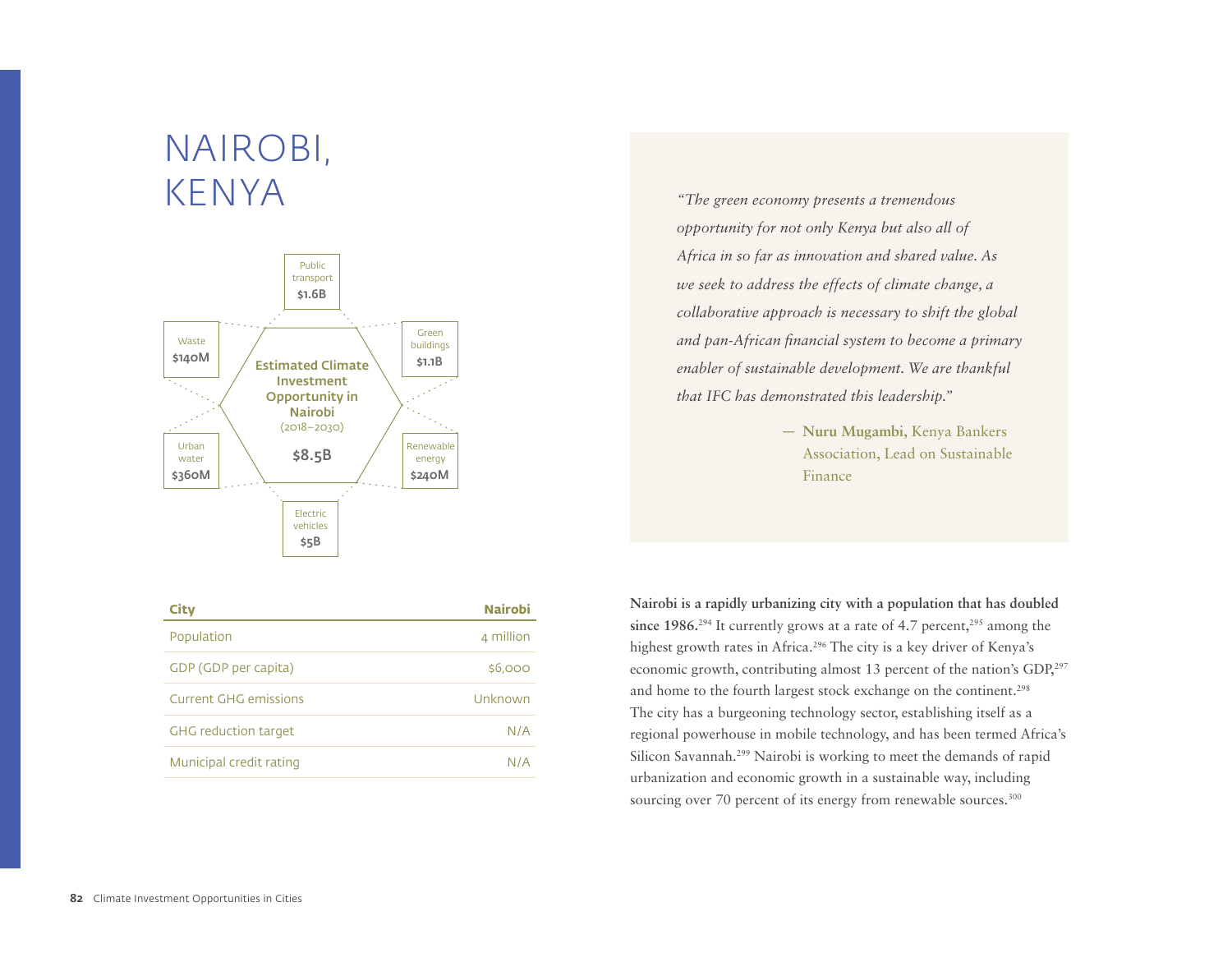### Mitigation and Adaptation Plans

**With support from the Japan International Cooperation Agency, the city has developed the Nairobi Integrated Urban Development Master Plan to provide a guiding framework for the city to 2030.**301 The plan focuses on the intersection of urban planning and environment, with an emphasis on sectors such as sustainable transport, water and wastewater, power, municipal solid waste, and telecommunications. The city is working with C40 to formalize a long-term climate plan to align with the goals of the Paris Agreement.<sup>302</sup>

**As a member of the 100 Resilient Cities network, Nairobi is in the early stages of appointing a Chief Resilience Officer, who will work with the city to develop a strategy to build its resilience to shocks and stresses, including water shortages.**303 The country's Nationally Appropriate Mitigation Action on Circular Economy Solid Waste Management Approach for Urban Areas in Kenya is to be piloted in Nairobi.304 The program involves the development of infrastructure to collect and recycle 600 metric tons of waste per day through 15 recycling centers, 16 composting facilities, and a viable compost market, as well as new or improved technologies to enhance the recycling process. The city seeks to partner with the private sector, which will be contracted by the city government to collect and recycle waste, and invest in the recycling and compost facilities.

#### Priority Sectors for Investment





**Nairobi's water demand is expected to more than double by 2035 from 2010 levels,305 making it a key sector for development.** As per its urban development plan, Nairobi seeks to reduce water losses from theft and leakage from 40 percent to 20 percent by 2030, as well as harness water resources and develop a robust water supply system.

**A priority for the city is to expand its distribution network and water supply system, and it has engaged extensively with the World Bank over the years to achieve this goal.** Most recently, the city has worked with the World Bank to structure and help finance the Nairobi Bulk Water Supply Project as a \$24 million PPP.<sup>306</sup> The contract to construct raw and treated water gravity mains and the associated pipe network<sup>307</sup> was awarded to the China State Construction Engineering Corporation and the Nanchang Foreign Engineering Corporation in 2016.<sup>308</sup>

**Nairobi is also prioritizing storm water and wastewater management.**  The existing sewerage network collects wastewater from 40 percent of the total area covered by the water supply service, and the city plans to extend this coverage to attain a sewage collection rate of 75 percent by 2030.309 The city has also begun work to construct an 8km-long storm water drainage system to build its resilience to frequent flash floods, improve its ability to manage its water resources, and mitigate the damage to people and property as a result of storm water.<sup>310</sup>

**IFC estimates an investment potential of \$360 million** to help Nairobi meet its urban water and wastewater management goals to 2030.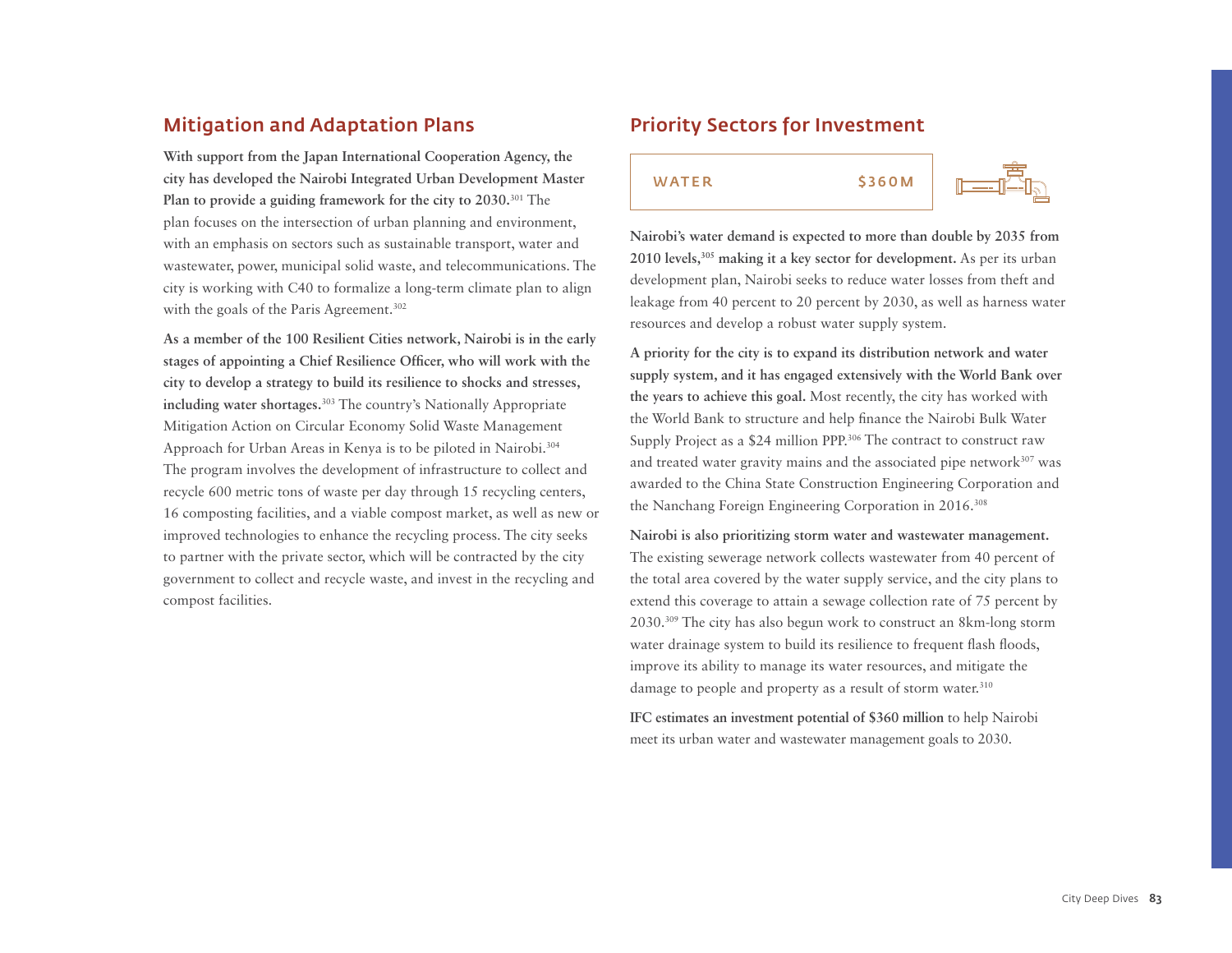#### GREEN BUILDINGS \$1.1B TRANSPORT \$6.6B



**In 2018, Nairobi has seen an almost 12 percent growth in nonresidential building construction, as well as the announcement of a large-scale affordable housing program.**311 About 60 percent of Nairobi's population lives in informal settlements<sup>312</sup> and the city needs 1.85 million additional housing units.313 To meet this deficit, as part of the Kenyan President's Big Four agenda for prioritizing development, Nairobi is expected to construct 30,000 new affordable housing units in the short term, and private companies are expected to be assigned 7,000 acres of public land for development in the long term.314

**The expected sharp rise in building construction presents a significant opportunity to ensure that these buildings are green and sustainable.**  Some of the largest construction projects in the city are already being designed to emphasize sustainability, energy-efficiency, and reduced energy and water use. One such example was the installation of the largest solar carport in Africa on top of a mall in the city in 2015.<sup>315</sup> The carport is composed of 3,366 solar panels that generate enough energy to power the equivalent of 550 urban homes each year, funded in part by IFC.316 The mall includes water recycling and rainwater harvesting design elements, for which it has received Leadership in Energy and Environmental Design certification.

**Given the impetus for affordable housing construction, as well as the centrality of Nairobi as a commercial hub in the region, IFC estimates an investment opportunity of over \$1.1 billion** to 2030 to green the expected construction of buildings in the city.





**As walking is the preferred mode of daily transport for 47 percent of Nairobi's population, non-motorized transport is a major consideration in the city's transport plans.** The city government formulated and launched its non-motorized transport policy in 2015, which commits 20 percent of the city's road construction budget to non-motorized transport investment.317 In addition, the city aims to develop its motorized public transport infrastructure and services. Created in February 2017, the Nairobi Metropolitan Area Transport Authority aims to develop a sustainable integrated public transport strategy that focuses on bus rapid transit and commuter rail routes.<sup>318</sup> The city is working with the Japan International Cooperation Agency to develop a plan for an integrated transport system as per the city's urban development plan.319

**Nairobi is attempting to develop these initiatives partially through PPPs.** For example, the Mombasa-Nairobi Standard Gauge Railway, launched in 2017, is the largest infrastructure project since the country's independence in 1963.320 The project's primary contractor was the China Road and Bridge Corporation, which worked with Kenyan institutions to establish training centers for railway technology and operations.321 As another PPP, Nairobi seeks to emulate the example of Bogotá's bud rapid transit model, and plans to introduce five lines with a total length of about 54km, to be serviced by 950 high-capacity buses.322 The Nairobi bus rapid transit project is currently seeking private investors as it moves into a pilot stage.323

**IFC estimates an investment opportunity of \$1.6 billion** for Nairobi to meet its public transportation targets and goals to 2030.

**The city is also welcoming the expected large-scale adoption of electric vehicles,** given impetus by the national government's development of environmental, health, and safety standards for importing electric cars and motorcycles.324 Nairobi is home to one of two inspection centers